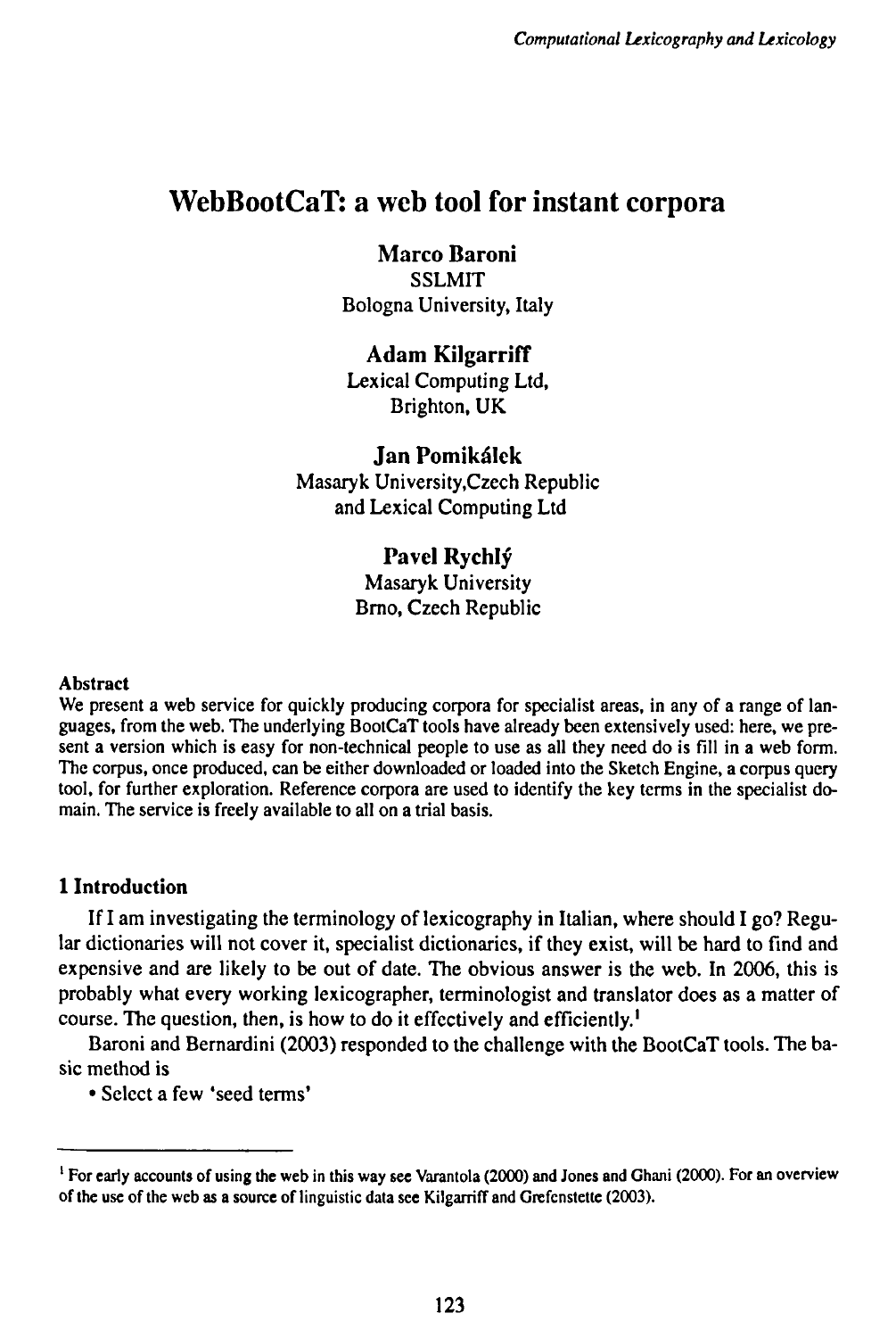- Send queries with the seed terms to Google
- Collect the pages that the Google hits page points to.

This is then a first-pass specialist corpus. The vocabulary in this corpus can be compared with a reference corpus and terms can be automatically extracted. The process can also be iterated with the new terms as seeds to give a 'purer' specialist corpus.

The software is freely available for download and has been widely used, both to produce specialist corpus for technical term extraction (see, e.g., Fantinuoli 2006) and to produce large general-language corpora (Sharoff 2005, Baroni and Kilgarriff 2006). However, the software must be downloaded and installed, and this presents a barrier for people without computer systems skills.

#### 2 WebBootCaT

In this paper we present a web-service version of the BootCat tools, WebBootCaT. The user no longer needs to download or install software, as they use a copy of the software which is already installed on our webserver. Our webserver also holds the corpus and loads it into a corpus query tool, the Sketch Engine (Kilgarriff et al 2004) for further investigation and analysis. For languages where further linguistic processing tools are available, these functions are optional extras.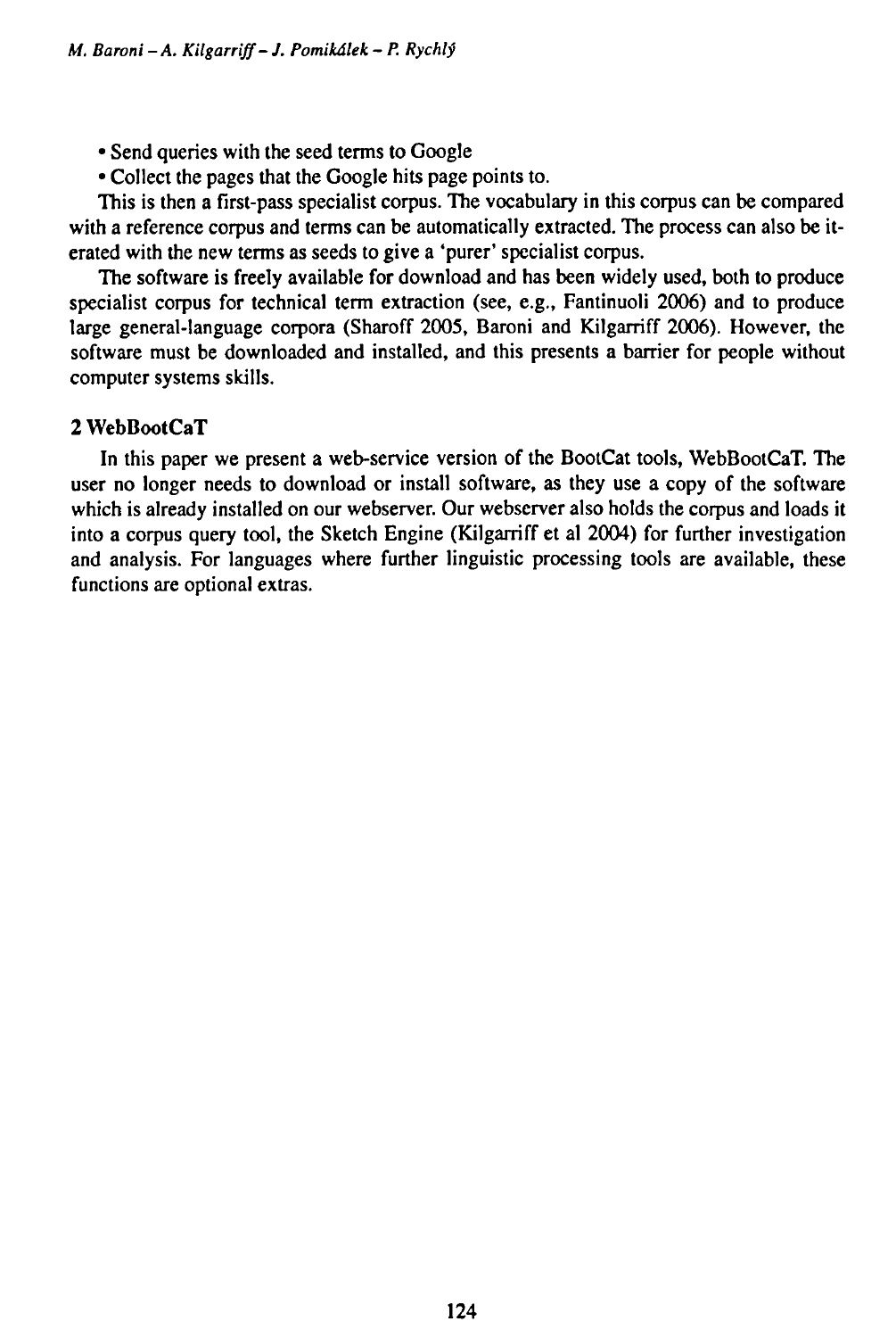| l e chui                 |                                                                                                                                                                                                                  |
|--------------------------|------------------------------------------------------------------------------------------------------------------------------------------------------------------------------------------------------------------|
| Took Hyb                 |                                                                                                                                                                                                                  |
| D he Howeve branchbodoff | c                                                                                                                                                                                                                |
|                          | WHG seem . @ 2 when y Ond . A Answ C Add El Other &                                                                                                                                                              |
|                          |                                                                                                                                                                                                                  |
|                          | Boo                                                                                                                                                                                                              |
|                          |                                                                                                                                                                                                                  |
|                          | www yerway                                                                                                                                                                                                       |
|                          | Sood wards humanguha isaaadaga luxuadaga kesudaga calacemat lureetdage                                                                                                                                           |
|                          | Bulara matrocràt asprondero tras aumes (").                                                                                                                                                                      |
|                          | Your Google boy pubed CEHAWAL731h+15+5CHC+8                                                                                                                                                                      |
|                          | on upap Google APL Yan word a Google boy to be give to tare it. If you do set it<br><b>SEAL AND AND AGE AND SHARISE SHOWBALL</b>                                                                                 |
| Leyngr. Id.y             | æ                                                                                                                                                                                                                |
|                          | behat the temporary of the serper to be built                                                                                                                                                                    |
| Seed ULA [7]             |                                                                                                                                                                                                                  |
|                          | Cheek this bar if you would live to summary filter found. Lifting below the weigname will be developeded.                                                                                                        |
| Tig come [C]             |                                                                                                                                                                                                                  |
|                          | Twe copies will be PDS-happed and howrathout subry the <u>Sea Conseil</u> . Pollumby harpenpos are movedly gap<br>Brainh, Tready, Battage, James, Gogmels, Ther aptime legs no others if woul olds you attenting |
|                          | Cerpus varas ihdienium ogradu                                                                                                                                                                                    |
|                          | Closes a name for your couple                                                                                                                                                                                    |
|                          | Your small entropid inneral four actuacions card                                                                                                                                                                 |
|                          | The time coording for building is anapies to toghly womake and may belie convices, or bount 10 year ander purp gaugh<br>portune you will be need told the seque of many on ups.                                  |
|                          | <b>Redescoped</b>                                                                                                                                                                                                |
|                          | ÷.                                                                                                                                                                                                               |

**Figure 1.** WebBootCaT search page

• In the first box, the user inputs the seed terms. They can be either single words, or multi-word terms enclosed in double-quotes.

• In the second box, they input a Google API key. Google and other search engines are at risk of being swamped by automated queries, sent without human intervention. So Google's terms of use forbid automated querying, unless it is done officially. The mechanism for doing it officially is to fill in a web form to obtain a Google account and an "API key". Automated queries must then be accompanied by the key, with a limit of 1000 per day. To use WebBoot-CaT, the user must obtain a key and enter it in the box. (WebBootCaT typically uses just twenty queries a time, so the 1000 limit will only constrain a very active user.)

• In the third box the user specifies the language. The list of languages offered is a subset of those offered by Google, and the language is specified as part of the Google query, so the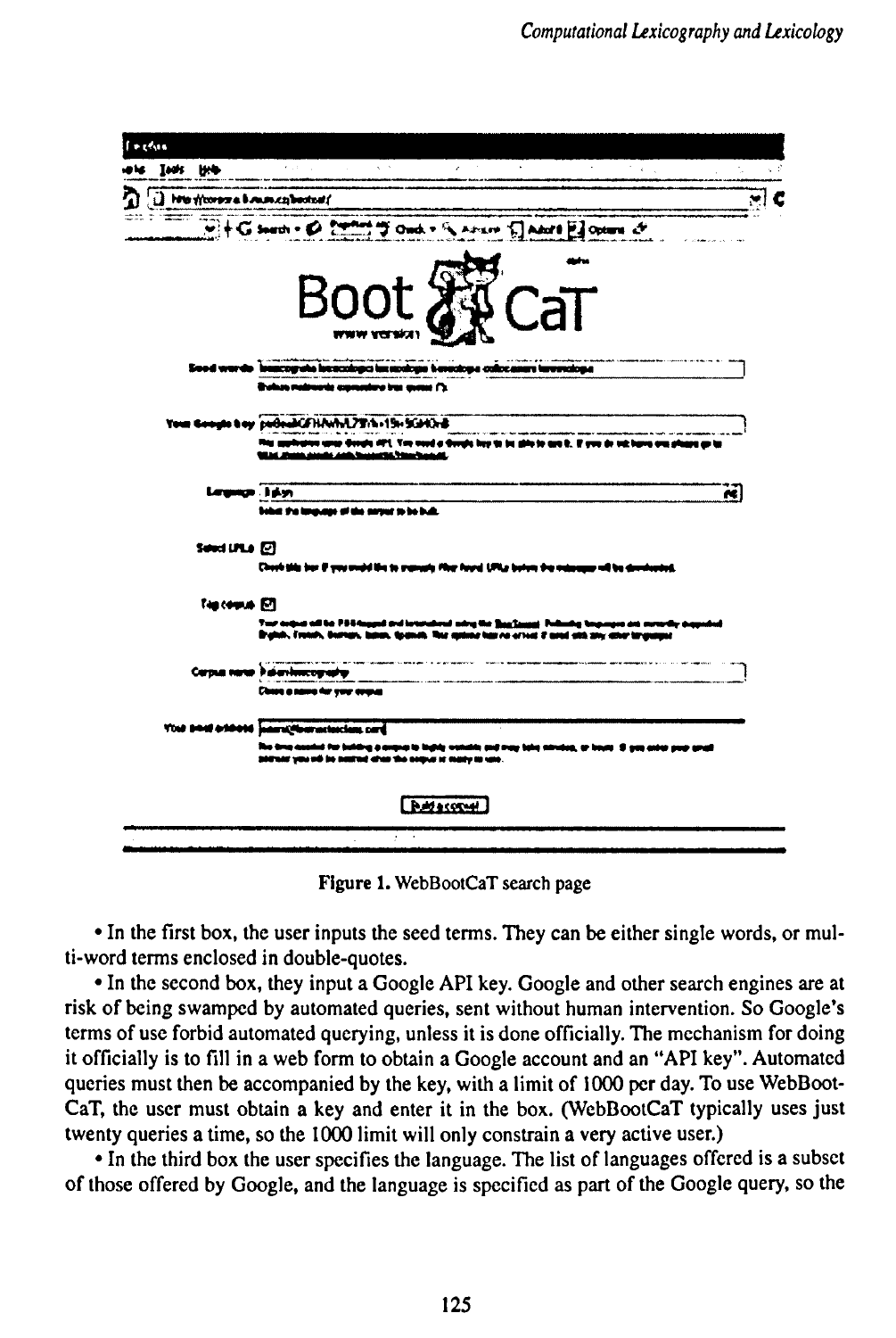pages returned are of the language specified according to Google. (We find that similar languages - e.g., Spanish and Portuguese - are occasionally confused.)

- Rather than using Google's language identifier, it is possible to use common words of the language as seeds and to gather pages of the right language that way. The words chosen should not be common words of any other language, and not words of English at all.

- Languages with different character sets have not yet been tested. Preliminary testing for Chinese and Japanese shows that the core functionality is in place.

• "Select URLs" tickbox: The software uses Google to identify a set of pages, and the user has the option of checking these pages and deciding which should be excluded before proceeding. If the user ticks this box, they are shown a list of URLs, each with a tickbox beside it, and they leave the ones they want ticked before proceeding to the corpus gathering.

• 'Tag corpus" tickbox: Currently this is available for English, French, German, Italian, Spanish; further languages will be added as lemmatizers and POS-taggers for more languages are prepared. The lemmatizer gives the lemma for the word, so, e.g., a corpus instance of the English form *invading* will be associating with the lemma *invade. A* POS-tag is a label associated with a word saying what its word class is. As discussed elsewhere (eg McEnery and Wilson 1996) more can be done with a corpus if the data is enriched with markup such as POS tags. It makes it straightforward to search for, eg, *"promise* as a noun preceded by an adjective".

• The last two boxes are for a name for the corpus, and the user's email, so they can be notified when the corpus is ready.

The user then clicks "BUILD CORPUS" and sees a progress-monitoring screen. The length of time taken for processing is highly variable, depending both on the speed of the web connection and the target websites, both variable according to time of day etc. Our experience to date is that it usually takes minutes, but occasionally more than an hour.

For the time being we have imposed a 3MB limit (typically equivalent to a corpus of 500,000 words) for trial users. If the limit is reached, collection of new pages ceases but the program continues with the pages already gathered. Higher space allocations will be made available by agreement.

#### 3 Processing details

The work going on behind the scenes includes the following.

• Producing permutations of the seed terms to send to Google. The default settings are that ten queries are sent to Google, each containing a randomly-selected triple of the seed terms.

• Each Google query returns up to 100 hits. We take, by default, the top ten for each query (and filter out duplicates).

• The collection of pages, including timeouts where no responses is received in good time for one of the URLs

• As widely noted, very short and very long web pages rarely contain useful samples of language, with running text. We filter these out. Default value for "very short" is less than 5KB, for "very long", over 2MB.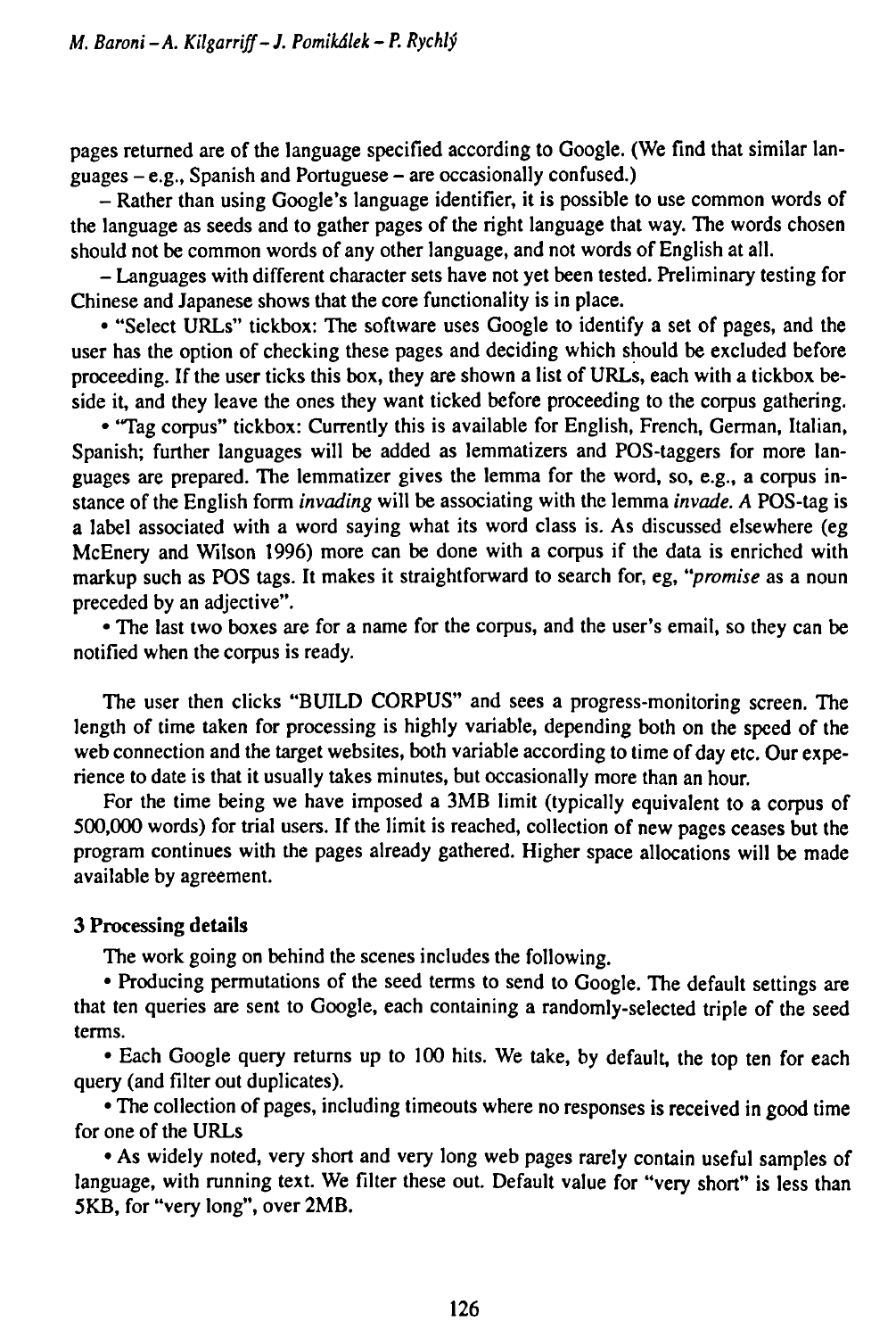• Duplicate and near-duplicate web pages are deleted

• The remaining pages are further processed to filter out HTML, javascript, navigation bars, and other kinds of unwanted material (see Baroni and Kilgarriff 2006 for more details).

• A header is added which gives the URL the page was obtained from.

• The text is tokenized, to give a stream of words, punctuation characters etc. For languages written with spaces between words, most cases are straightforward but for languages such as Chinese and Japanese, this is a complex further stage.

• If the language is one for which a lemmatizer and POS-tagger is available, and the tickbox was ticked, the corpus is lemmatized and POS-tagged.

• The corpus is loaded into the Sketch Engine.

The user then sees a page like Fig. 2., which reports the completion of the process. (The same information is sent by email.)



Figure 2. Report of completion of corpus build

The figures shown are from an actual run, using the seed terms in Fig <sup>1</sup> and all default settings. Twenty-seven pages were retrieved and used, making a corpus of 155,700 words, in one and a half minutes.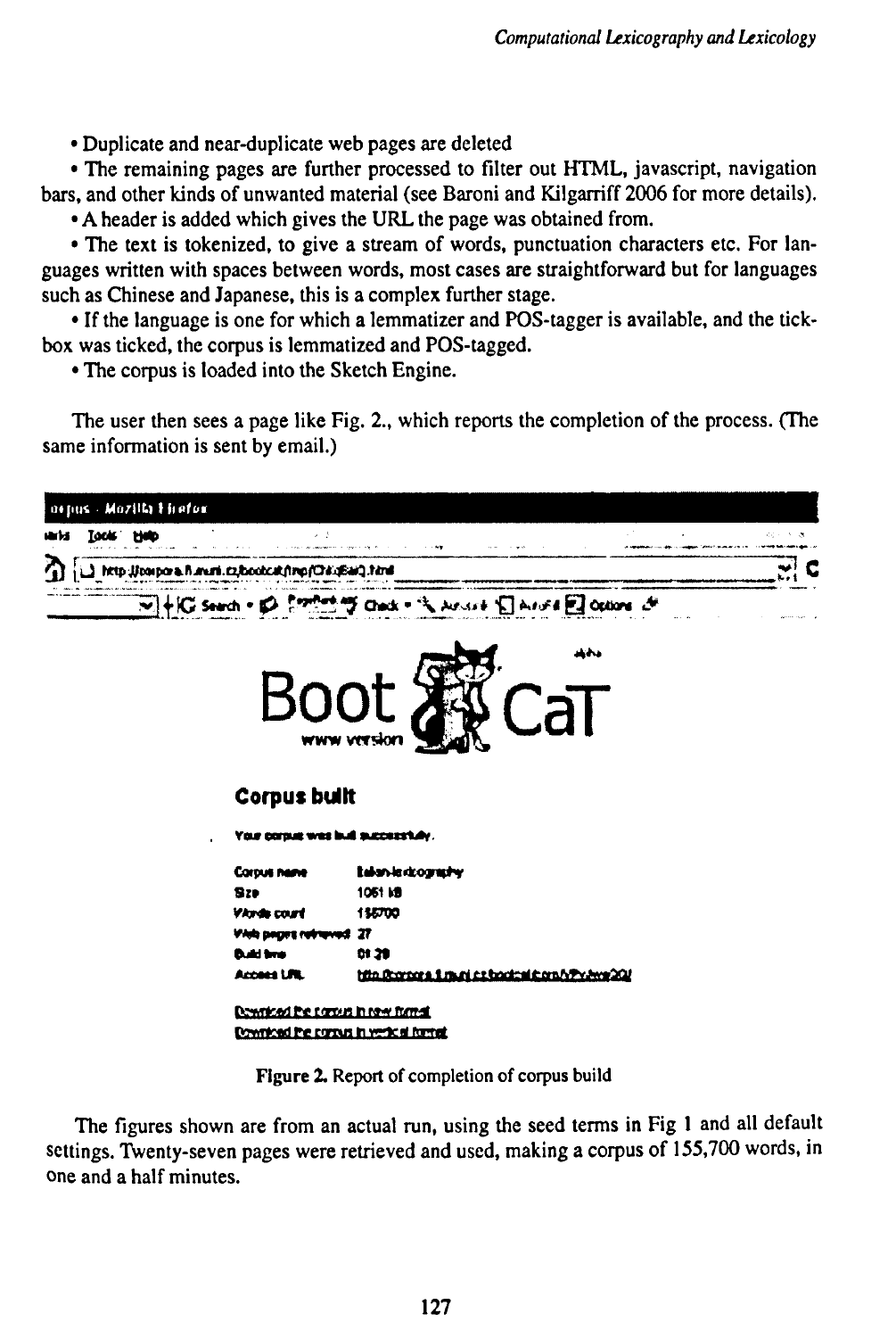The corpus is available for download (either as plain text, or as tokenised, part-of-speechtagged, "vertical" (one-word-per-line) text. It can also be viewed in Sketch Engine. If we click on the "access URL" above we can search, in this corpus, for the lemma collocazione (and then sport by right context) we see Fig. 3.

|                                                                                                                                   | <sup>キタ</sup> Hanito 2 - Mazilla Elrefox                                                                                                                                                                     |  |  |  |  |  |  |
|-----------------------------------------------------------------------------------------------------------------------------------|--------------------------------------------------------------------------------------------------------------------------------------------------------------------------------------------------------------|--|--|--|--|--|--|
| ين                                                                                                                                | Iade<br>Baskruerka<br>- 1940                                                                                                                                                                                 |  |  |  |  |  |  |
|                                                                                                                                   | $Q_3 - Q_2 - Q_3 - Q_4$ ( $Q_3 - Q_4$ ) the compact contraction of $\sim$ $Q_3 - Q_4$ ( $Q_5$ ) $Q_6$                                                                                                        |  |  |  |  |  |  |
| Gorigh -                                                                                                                          | VI+G samb = E Puniting T Oach = " a solar E larges in                                                                                                                                                        |  |  |  |  |  |  |
|                                                                                                                                   | Hinne Concordance Word Sketch Thesturus Stotch-Diff<br>Firequeiry Collocation<br>Corour <b>ITy A</b> mOO                                                                                                     |  |  |  |  |  |  |
|                                                                                                                                   | KWIC/Emance Wew splints<br>Sample [Filter]<br>Sed 15 32 5개                                                                                                                                                   |  |  |  |  |  |  |
|                                                                                                                                   | First   Premous   Page   2 w ef 2 6a                                                                                                                                                                         |  |  |  |  |  |  |
| 00012                                                                                                                             | danostrare le vancià combinatorie delle collectationi dei lessent a livello quantiativo. La                                                                                                                  |  |  |  |  |  |  |
| more                                                                                                                              | ternini classificati come frascologisma e celloceranni: del dominio di studio . Tale aspetto non                                                                                                             |  |  |  |  |  |  |
| י ממנס                                                                                                                            | una multa ( to fred the beart ) . Anche la collecosioni dell'aggettivo ursine e di altri derivati                                                                                                            |  |  |  |  |  |  |
| 01010                                                                                                                             | rus è eseguto il test è costitutto da gollecazioni di tal termeni. Il numero limitato delle                                                                                                                  |  |  |  |  |  |  |
| axa                                                                                                                               | i kerori del prof. Marti luccio trovato coltornisme editoriale. Vengono interessati quani                                                                                                                    |  |  |  |  |  |  |
| 00012                                                                                                                             | cinque sono articoh in riviste con ottizza collor reisere editornie; il volume The English change                                                                                                            |  |  |  |  |  |  |
| <b>DOM</b>                                                                                                                        | comprendano ; rievanza scientifica della collor stiene eddorsie delle pubblicazioni e loro diffusione                                                                                                        |  |  |  |  |  |  |
| <b>OXX3</b>                                                                                                                       | settori compreti nel raggroupezonio L 11A . La collocazione stitornis è nela maggior parte dei cari                                                                                                          |  |  |  |  |  |  |
|                                                                                                                                   | originale ed efficace ( come dimostrano anche le collocasioni) editoriali e la diffusione all'azienzo<br><b>axus</b>                                                                                         |  |  |  |  |  |  |
|                                                                                                                                   | esterrefailo . Lo Zarachela ei sauta con una <u>collocazione</u> frequente nell'ambito burocraino : al<br>10014                                                                                              |  |  |  |  |  |  |
|                                                                                                                                   | sterso riliene che la descrizione delle collocazioni in una lingua in forma di un dizionario<br>01014                                                                                                        |  |  |  |  |  |  |
| traducendolo dalla mis lingua nativa bere mentre la collor arbone dalama è prendere un caffe . È ver <del>o</del><br><b>00014</b> |                                                                                                                                                                                                              |  |  |  |  |  |  |
| 00014                                                                                                                             | CASCIO, Sementica lessicide e i criteri di collocatione nei dizioneri biangui a stampa ed elettronici<br><b>DERS</b>                                                                                         |  |  |  |  |  |  |
| 00014                                                                                                                             | ] Abiusadosi alla presenza massaccia di collecezioni nelle diverse lingue e annotandole in un<br>contemporaneamente prà precisa : egli scrive che le rellecationi non rappresentano delle vananti espressive |  |  |  |  |  |  |
| 010.C                                                                                                                             | scientifica le reviste specialistiche hanno una <u>collor acterne</u> particolare , per la vasta gamma di orientament                                                                                        |  |  |  |  |  |  |
| <b>OXID</b>                                                                                                                       | esclurivamente rictataco , una in multi cari la <u>collocartiono</u> ripetuta di più parole all'interno dello                                                                                                |  |  |  |  |  |  |
| awid                                                                                                                              | Ingua ( in questo caso dala pui frequente rollor ariene suggetto - predicato , o predicato - oggetto                                                                                                         |  |  |  |  |  |  |
| <b>UTUR6</b>                                                                                                                      | percentuale molto eleven su 7 frascologiani a collocazioni, tecniche 7 del dominio. Un altro aspetto                                                                                                         |  |  |  |  |  |  |
|                                                                                                                                   |                                                                                                                                                                                                              |  |  |  |  |  |  |
|                                                                                                                                   |                                                                                                                                                                                                              |  |  |  |  |  |  |
|                                                                                                                                   |                                                                                                                                                                                                              |  |  |  |  |  |  |
| tone                                                                                                                              |                                                                                                                                                                                                              |  |  |  |  |  |  |
|                                                                                                                                   |                                                                                                                                                                                                              |  |  |  |  |  |  |

Figure 3. Instant corpus in the Sketch Engine

As the corpus is lemmatized, we see instances of the singular and the plural. The sorting brings together the five instances where the following word is a form of editoriale, thereby promptly bringing our attention to a candidate term (though in this case we note that it is not a term from this domain.) The "collocation" button supports further exploration.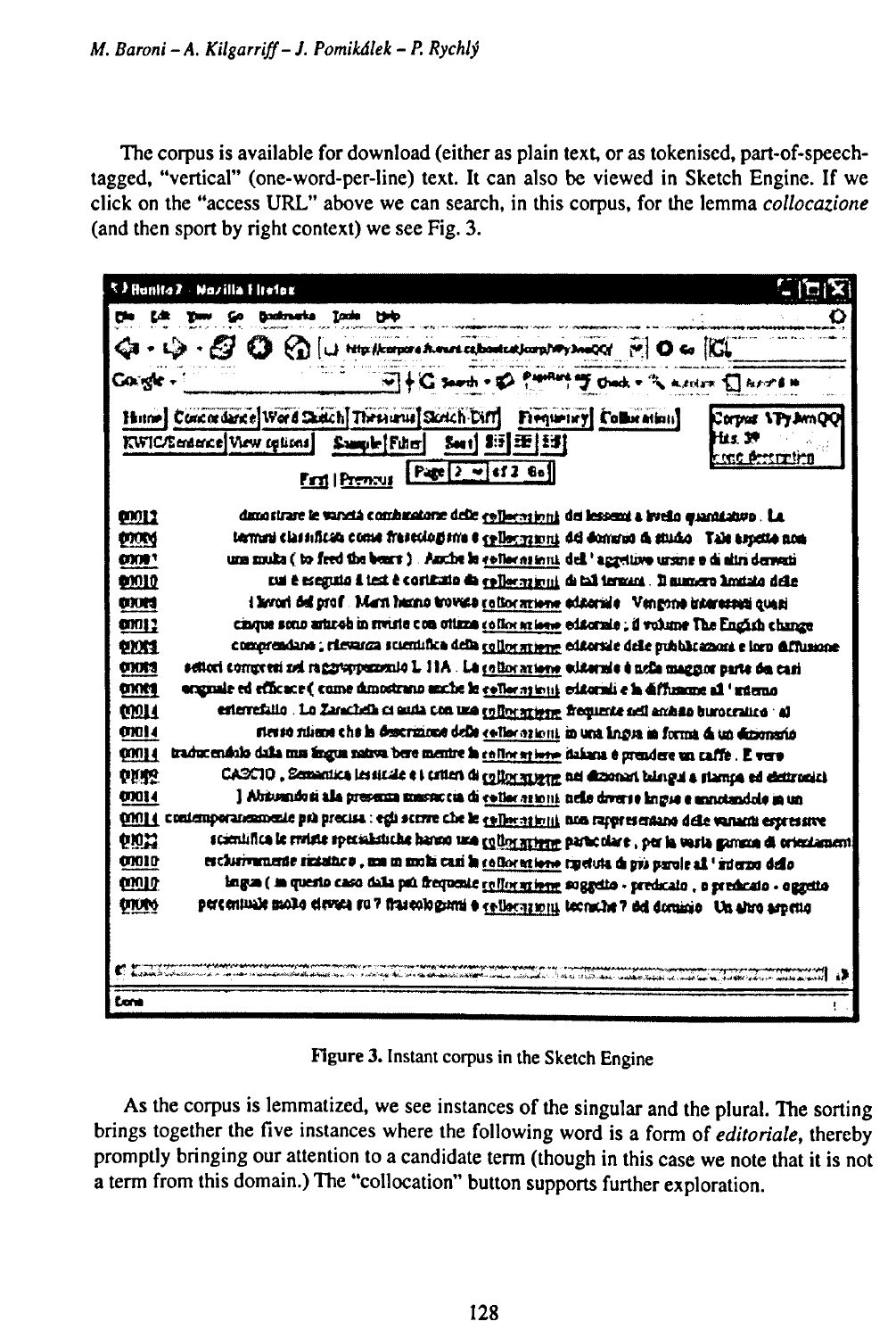The reference numbers in the left column show that the five instances of *collocazione editoriale* come from two different documents. If the user clicks on the number in the left hand column, they are shown the URL that the document is form, and if they click that, they will be taken to the original page.<sup>2</sup>

The corpus can of course be explored in many further ways now that it is in Sketch Engine, a corpus query tool with a wide range of functions.<sup>3</sup>

### **4 Finding key words and terms for the domain**

We would like to compare this corpus to a reference corpus, to find the key words of the domain.

Thee reference corpus we use for Italian is developed from the web, using similar methods on a larger scale, to represent general Italian. If the user clicks the "extract terms" button on the web page which reports the success of the corpus build, they are shown (after a parameter-setting screen) a report of key terms as in Fig. 4.

**<sup>2</sup> It is of course possible that the original web page will no longer be "live"**

*i* **See http://www.sketchengine.co.uk for user guide and a trial account.**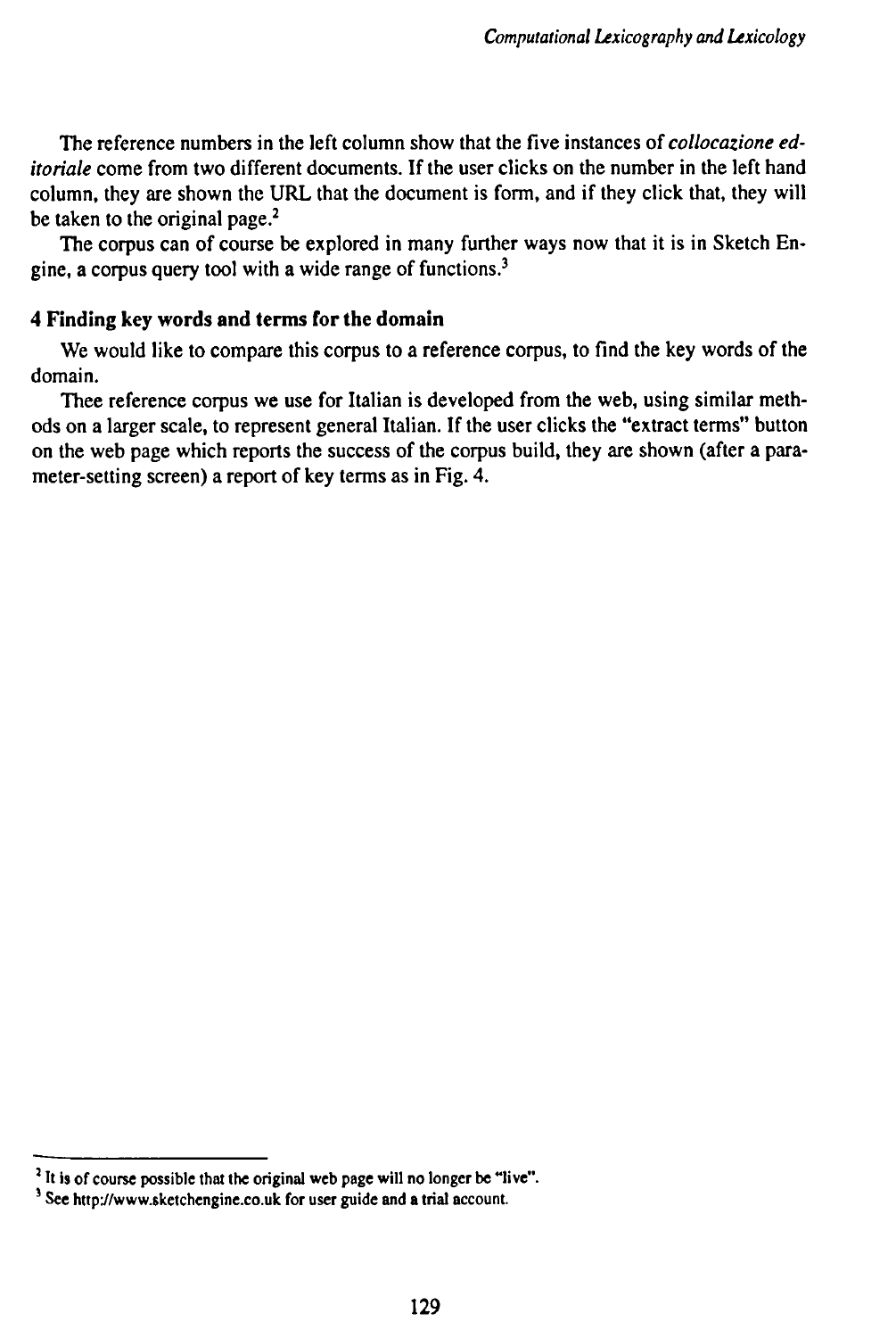| Eto<br><b>Lit you</b>                                                                                                                                          | <b>TIMM RestCal: Keywerds for corpus tial lox 3 - Nozilla f itulos</b><br>Go find-rack foots tech                                                                                                    |                                                                                                                                                                                      |                                                                                                                                                                                                       | i. In Ix |
|----------------------------------------------------------------------------------------------------------------------------------------------------------------|------------------------------------------------------------------------------------------------------------------------------------------------------------------------------------------------------|--------------------------------------------------------------------------------------------------------------------------------------------------------------------------------------|-------------------------------------------------------------------------------------------------------------------------------------------------------------------------------------------------------|----------|
|                                                                                                                                                                |                                                                                                                                                                                                      |                                                                                                                                                                                      | $\mathbf{U}$ to $\mathcal{C}$                                                                                                                                                                         |          |
|                                                                                                                                                                |                                                                                                                                                                                                      |                                                                                                                                                                                      | W + KG South + ED POPPERT Touch + % Assamb E Accord #                                                                                                                                                 |          |
|                                                                                                                                                                |                                                                                                                                                                                                      | <b>Boot &amp; CaT</b>                                                                                                                                                                |                                                                                                                                                                                                       |          |
|                                                                                                                                                                | Keywords for corpus ital-lex-2                                                                                                                                                                       |                                                                                                                                                                                      |                                                                                                                                                                                                       |          |
| <b>O</b> lfaw<br><b>Climaustra</b><br><b>Cluments</b><br>$\Box$ frame<br>$\Box$ Ealidad<br>$\Box$ Unger<br>$\Box$ Universitä<br>Пымы<br>$\Box$ corse<br>Oikeka | ⊟ளை<br>$\Box$ anakai<br>$\Box$ Catzulani<br>$\Box$ Storia<br>Пын<br>$\Box$ Shuti<br>$\square$ didattea<br>$D$ f mean<br><b>Clumpurge</b><br>$\square$ inglese<br>Search again with selected keywords | $\square$ Zamgoli<br>Descubone<br>$\Box$ terminologia<br>$\Box$ atutä<br><b>Diens</b><br><b>Daugus</b><br><b>Dinaustici</b><br>Dinauagid<br><b>Dingustko</b><br><b>Comunicazione</b> | $\mathbf{\Omega}$ is a seq<br>$\Box$ shots<br>$\Box$ studenti<br>$\Box$ Facnită<br><b>Cimematerial</b><br><b>Cletware</b><br>$\Box$ presse<br>$\Box$<br><b>C</b> Insegnaments<br><b>Clinguistiche</b> |          |
| <sup>4</sup> appeal results to current certus<br>O build a new corpus<br>Boot if                                                                               |                                                                                                                                                                                                      |                                                                                                                                                                                      |                                                                                                                                                                                                       |          |
|                                                                                                                                                                | is ne an bailt<br>mm                                                                                                                                                                                 | Abhe BoulCaT<br>HNS                                                                                                                                                                  |                                                                                                                                                                                                       |          |
| <b>Cond</b>                                                                                                                                                    |                                                                                                                                                                                                      |                                                                                                                                                                                      |                                                                                                                                                                                                       |          |

Figure 4. Key words report

This is a first version and currently reports only single-word items: a version that reports also multi-word terms will be available in March 2006.

#### **References**

- Baroni, M, Bernardini, S. (2004), 'BootCaT: Bootstrapping corpora and terms from the web'. Proceedings of LREC 2004, Lisbon: ELDA, pp. 1313-1316.
- Baroni, M., Kilgarriff, A. (2006), 'Large linguistically processed web corpora for multiple languages', Proc. EACL. Trento.
- Fantinuoli, C. (2006), 'Specialized corpora from the Web and term extraction for simultaneous interpreters', in Baroni, M. and Bernardini, S. (eds.), WaCky! Working papers on the Web as Corpus. Gedit, Bologna.

Jones, R., Ghani, R. (2000), 'Automatically building a corpus for a minority language from the Web', Proc. Students' session, 38th ACL, Hong Kong.